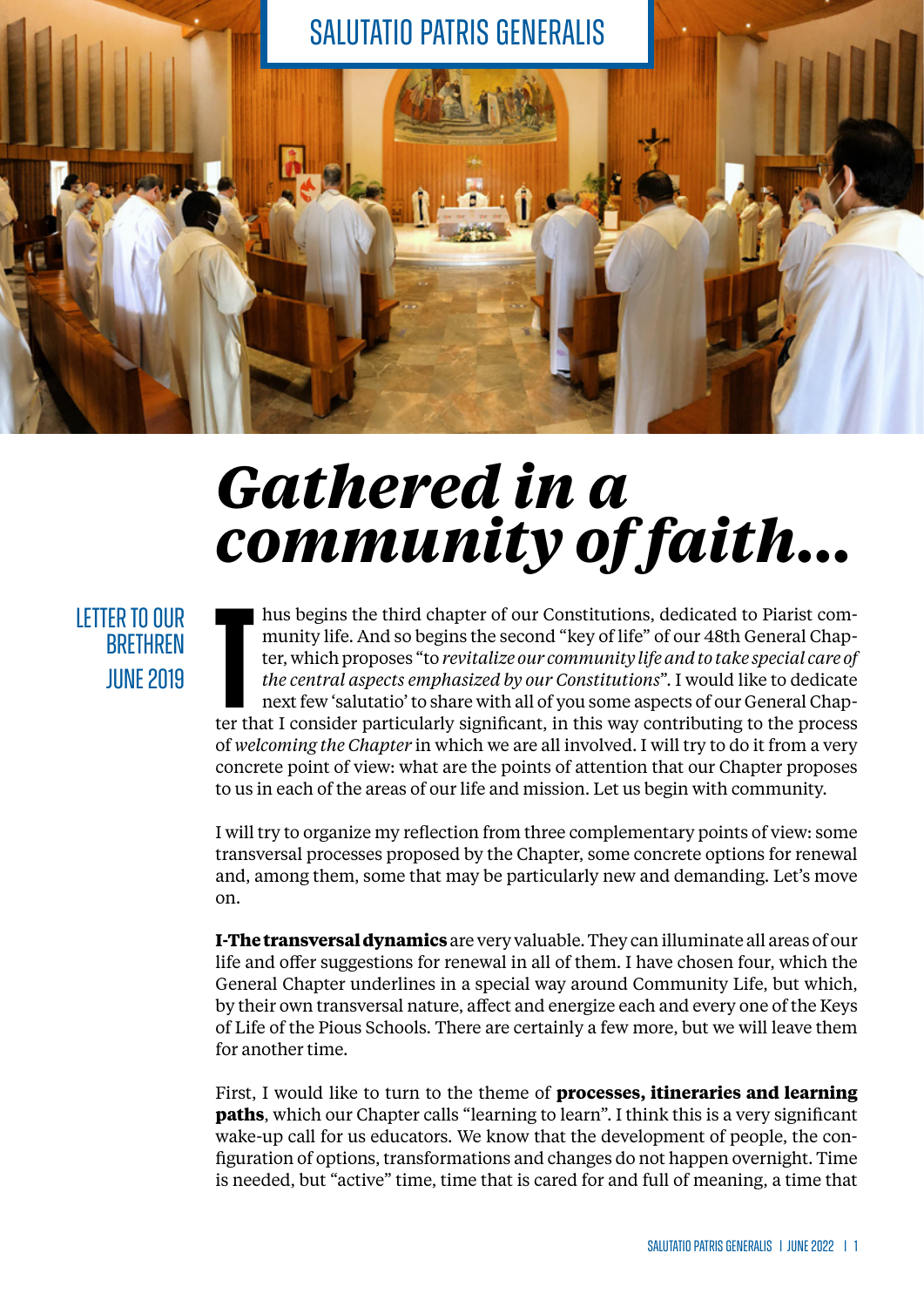becomes a process, an itinerary and a dynamic of learning.

Our General Chapter invites us to "*choose to learn to live in community*", through formative processes and itineraries that help us to do so. It also invites us to "*unlearn*", because there may be dynamics among us that do not help and that are consolidated. It is good that we can identify and redefine them.

Secondly, I would like to refer to the **Constitutions**. Our "fundamental text" is quoted in each and every one of our Keys of Life, and that is something very significant for us. When we speak of Community Life, what the Chapter says is *"to renew our community life and to take special care of the central aspects underlined by our Constitutions".* Possibly we are facing a permanent task, which we must know how to carry out in a new way. What do the Constitutions ask of us, today in a special way, before the challenge of the renewal of our community life?

Just by way of example, I would like to take note of number 28, which says that "*we wholeheartedly accept others as they are, and actively help them to mature in their abilities and to grow in love*". It is interesting to read this proposal today, from the point of view of our *intercultural, intergener*ational and even inter-vocational communities<sup>1</sup>. There is much work ahead of us.

I would like to point out a third consideration, related to two learning experiences that were especially highlighted during the Chapter: *accompaniment and community discernment.* Our Chapter challenges us in two particularly significant areas, in which I believe we have much to learn and reflect on. One is the capacity of our communities to accompany the life and vocation process of religious, and the desire and openness of religious to be truly accompanied. Both are a challenge, because both require transparency, a desire to share, dedication of time and community dynamics that make this possible. I believe that more than one personal problem would have

been solved well - and in time - if this chapter proposal were lived in a more real and frequent way among us.

Community discernment is, without a doubt, one of the most fundamental elements that we have to face. I will try to dedicate some fraternal letter to this topic. For now, it is enough to highlight the challenge, as the Chapter did, and to do it in the terms in which we have to do it: *we have to learn.*

In this Easter season we read the Acts of the Apostles. In those first moments of the Church, community discernment in the light of the Spirit, in order to seek God's will, was what helped them to seek new answers to new situations and to overcome old ties that did not make sense in the light of the source experience of the Lord's Passover. We also find ourselves in a new situation, and we need processes of discernment to find the best options. Our General Chapter insistently proposes this to us.

The fourth transversal key that I would like to highlight has a very concrete name: the **Eucharist**. A General Chapter that insistently proposes that there is only one center (Christ the Lord) and that clearly reminds us that the privileged space for living and sharing this center is the Eucharist, could not fail to inspire us with ways to live it with increasing authenticity. It is enough for me to recall this chapter affirmation: *"The celebration of the Eucharist is for us an itinerary of life, incorporating into our lifestyle what we ritually celebrate: acceptance, forgiveness, listening to the Word, offering of our gifts, life given, thanksgiving and sending on mission2* ".

**II-**The General Chapter proposes some very concrete and demanding **"options for the renewal of our Community Life".** I am going to highlight some of them, all of them taken from the General Lines of Action approved by the Chapter Assembly. I do not seek to elaborate on them; I only wish

<sup>1.- 48</sup>GC. "Under the guidance of the Holy Spirit. Configurating core "In the footsteps of Jesus", n. 5.

<sup>2.- 48</sup>GC. "Under the guidance of the Holy Spirit". Configurating core "In the footsteps of Jesus", n.11.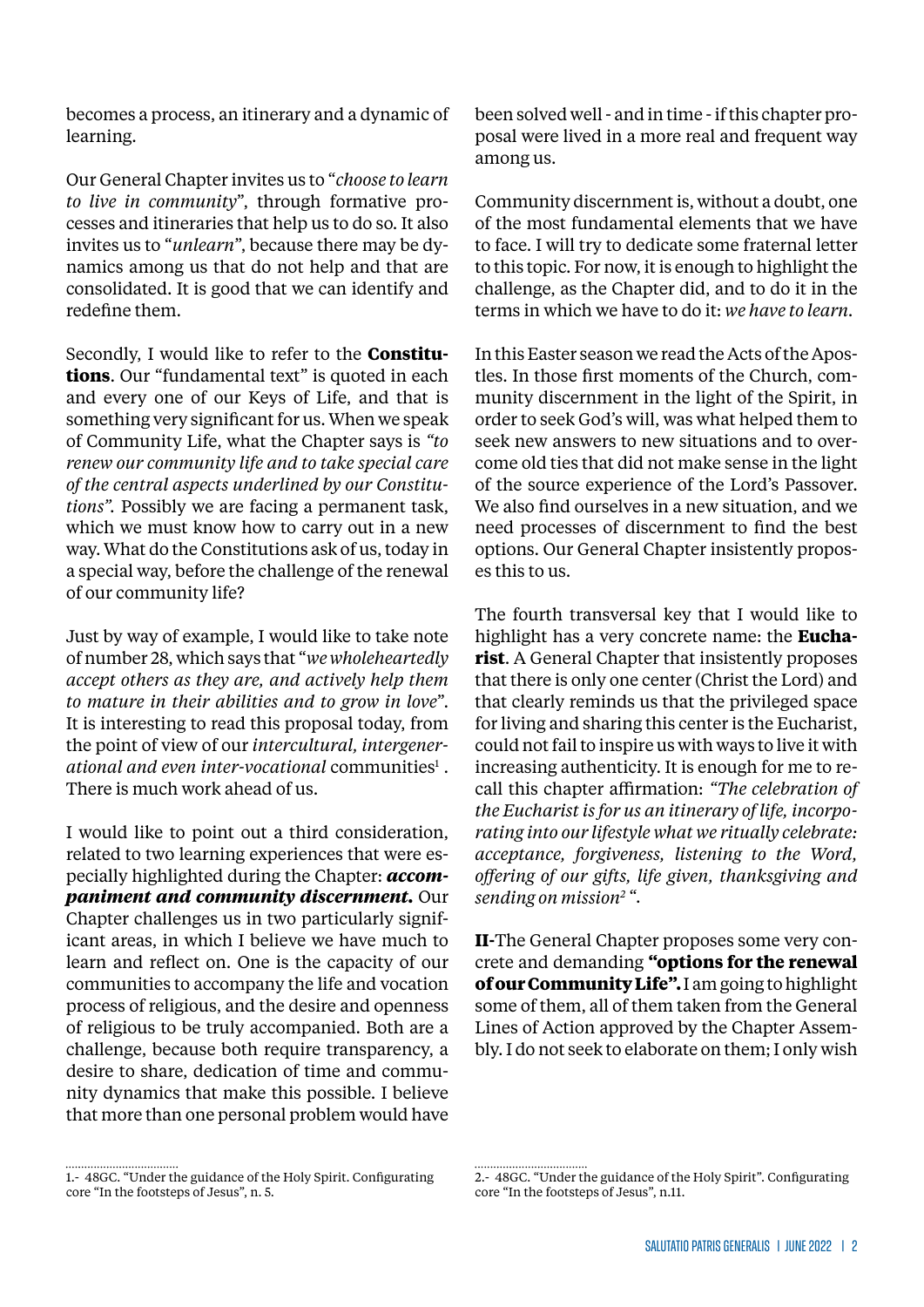to help us to approach them. I quote four of them<sup>3</sup>

.

There are some options that are considered by the Chapter as "*especially urgent*". They are the following: open and welcoming communities; communities that are "schools of prayer"; communities that bet on the construction of a new Piarist subject formed by religious and laity; communities that care for and accompany the vocation process of each Piarist, religious or lay. It is interesting that it is said of these four options that they are "urgent". The four are expressed with a nuance of activity, of process, of change: *to be school, to welcome, to build, to accompany, to take care...* It is very suggestive to read these proposals in the context of each of our communities, as an institutional call – for that is what they are – to our conversion.

The acceptance in our communities of the ecclesial call to *synodality* is expressed above all in two moments especially emphasized by the Chapter: the Eucharist and the community meeting. This is very clear, Brothers.

The role of the *local superior* and his service of pastoral leadership clearly emerges. I think that in this sexennium we should advance in this topic, based on simple but effective proposals of formation, and on dynamics that make it possible.

It would be very helpful if we could make progress in the *dynamics of projects* (personal project, community project and project of presence). Let us be clear that, if we know how to work in this matter, and if we know how to combine well these three realities, we will obtain good fruits. But let us not lose sight of the fact that the Chapter proposes us to live on the basis of the three and to advance in the three. They are different, but complementary. Step by step.

**III-There are some quite new proposals**, which may even surprise us. It is good to welcome them in this perspective. Perhaps some of them can be

one of those "surprises of the Spirit". I will focus on four:

That the Piarist communities be responsible for the **Pastoral Care for Vocations**4 . We have insisted these years that in each Province there should be a person responsible for the Pastoral Care for Vocations, and also that all religious should feel responsible for the Pastoral Care for Vocations. But perhaps this proposal has escaped us: that the communities be – and feel – responsible for the Pastoral Care for Vocations. I think that we are facing an interesting and very demaning challenge, and that it can help a lot in the dynamics of our communities. And in many areas: community prayer, evangelical witness, welcome, interest, inclusion of the theme in the community project, formation, support for the person in charge, etc.

That the communities be "**schools of community life**". This is expressly said of the houses of formation<sup>5</sup>, but I believe that we should apply it to all communities, because otherwise we run the risk that what is learned in the houses of formation – if they really are schools of community life – will be forgotten over the years, for lack of practice, reinforcement or coherence.

The "**Piarist Christian community**". It appears in almost all the "Keys of Life" approved by the General Chapter. There is no doubt that we are facing a reality that has not only come to stay (Rule 103), but to grow and renew our life and mission. Among other things, the Piarist Christian communities help to situate the religious community in the whole of the Piarist presence, which is one of the greatest needs we have.

"**Communities of communion**". No doubt they already exist among us, but the Chapter has given them a name. In addition to what we live in the religious community of which we are a part, the Chapter recognizes that we religious need to be able to meet at other levels, "*with brothers with* 

<sup>3.- 48</sup>GC. "Under the guidance of the Holy Spirit." Key of Life on Community Life. Lines of Action.

<sup>4.- 48</sup>GC. "Under the guidance of the Holy Spirit". 7th Key of Life: "Vocation Ministry", 2nd thesis.

<sup>5.- 48</sup>GC. "Under the guidance of the Holy Spirit. 8th Key of Life: "Initial Formation", 5th Line of Action.